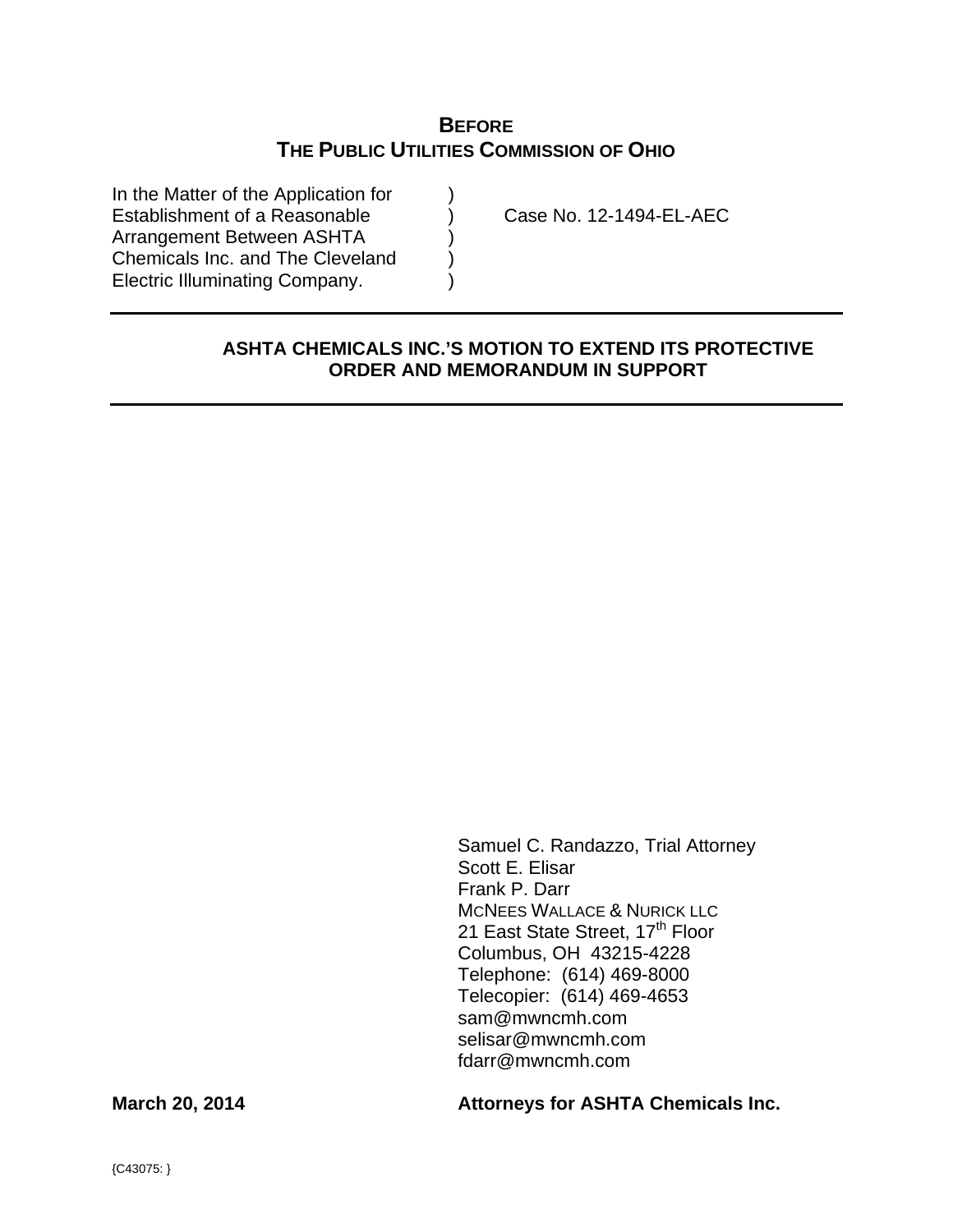# **BEFORE THE PUBLIC UTILITIES COMMISSION OF OHIO**

In the Matter of the Application for Establishment of a Reasonable ) Case No. 12-1494-EL-AEC Arrangement Between ASHTA ) Chemicals Inc. and The Cleveland ) Electric Illuminating Company. )

### **ASHTA CHEMICALS INC.'S MOTION TO EXTEND ITS PROTECTIVE ORDER**

 Pursuant to Rule 4901-1-24(F), Ohio Administrative Code ("O.A.C"), and the Public Utilities Commission of Ohio's ("Commission") November 5, 2012 Entry in the above-captioned matter, ASHTA Chemicals Inc. ("ASHTA") hereby requests that the Commission extend the protective order issued by the Commission in its November 5, 2012 Entry in this proceeding. This protective order protected the disclosure of the confidential information contained in the direct testimony of Richard L. Jackson and Kevin M. Murray that ASHTA filed under seal on August 20, 2012. The November 5, 2012 Entry indicated that the protective order would expire on May 5, 2014, unless ASHTA moved for an extension of the protective order at least 45 days before the expiration of the order. ASHTA notes that a portion of this protected information was subsequently voluntarily disclosed by ASHTA in the December 10, 2013 Amended Public Version of Joint Stipulation and Recommendation, and therefore only seeks to extend the protective order regarding the confidential information that remains under seal.<sup>1</sup> ASHTA would also note that on September 13, 2013, it filed a motion for

 $\overline{a}$ 

 $1$  The information that was publicly disclosed related to the amount ASHTA intended to invest and the number of employees that ASHTA would retain. Amended Public Version of Joint Stipulation and Recommendation at 5-6 (Dec. 10, 2013).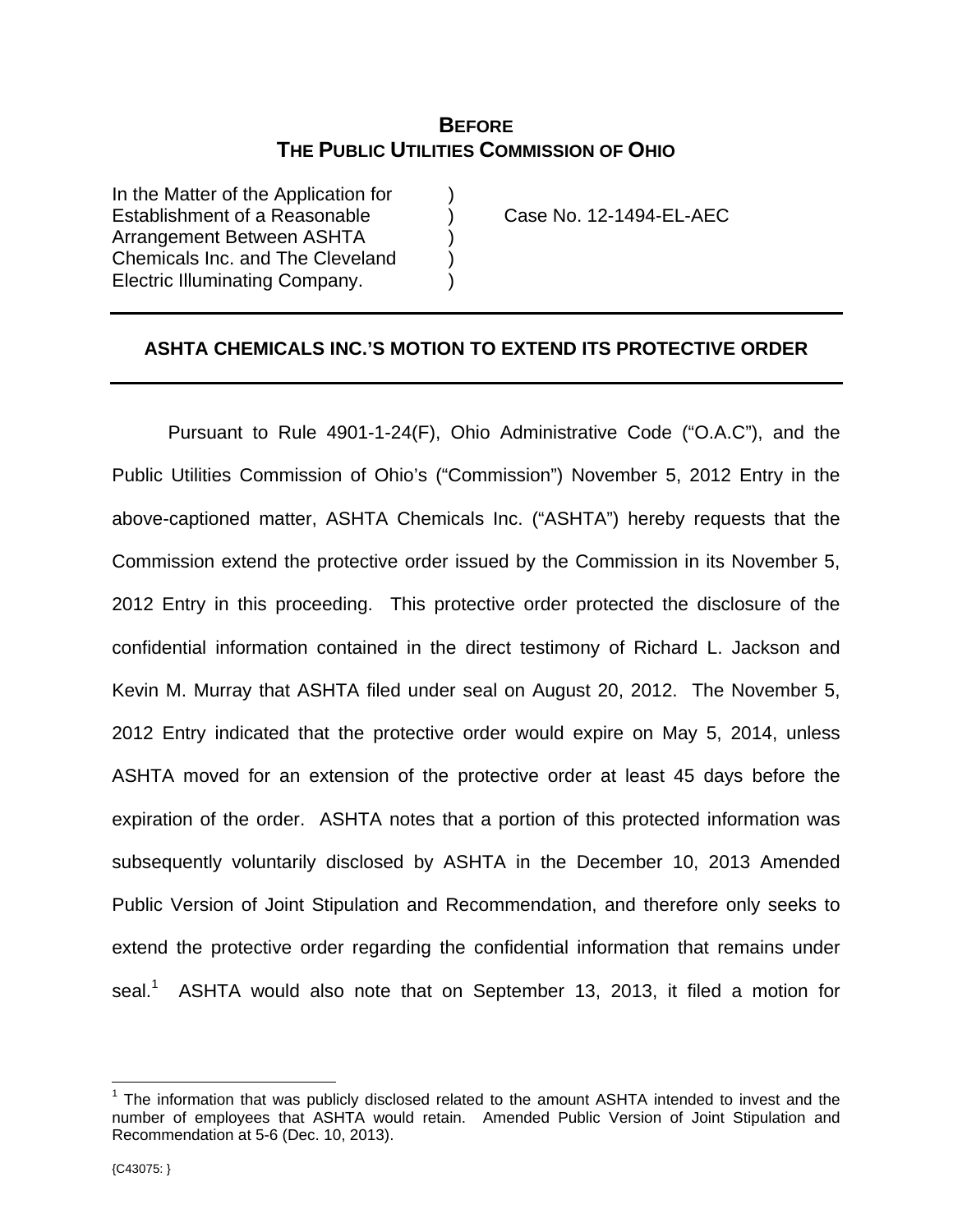protective order regarding the confidential information contained in the Joint Stipulation and Recommendation, which remains pending.

 As demonstrated in the attached memorandum in support, the confidential information contained in the direct testimony of Richard L. Jackson and Kevin M. Murray filed with the Commission August 20, 2012 remains a trade secret, which should remain protected. Accordingly, ASHTA requests that the Commission grant this motion.

Respectfully submitted,

/s/ Scott E. Elisar Samuel C. Randazzo (Counsel of Record) Scott E. Elisar Frank P. Darr MCNEES WALLACE & NURICK LLC 21 East State Street, 17<sup>th</sup> Floor Columbus, OH 43215-4228 Telephone: (614) 469-8000 Telecopier: (614) 469-4653 sam@mwncmh.com selisar@mwncmh.com fdarr@mwncmh.com

**Attorneys for ASHTA Chemicals Inc.**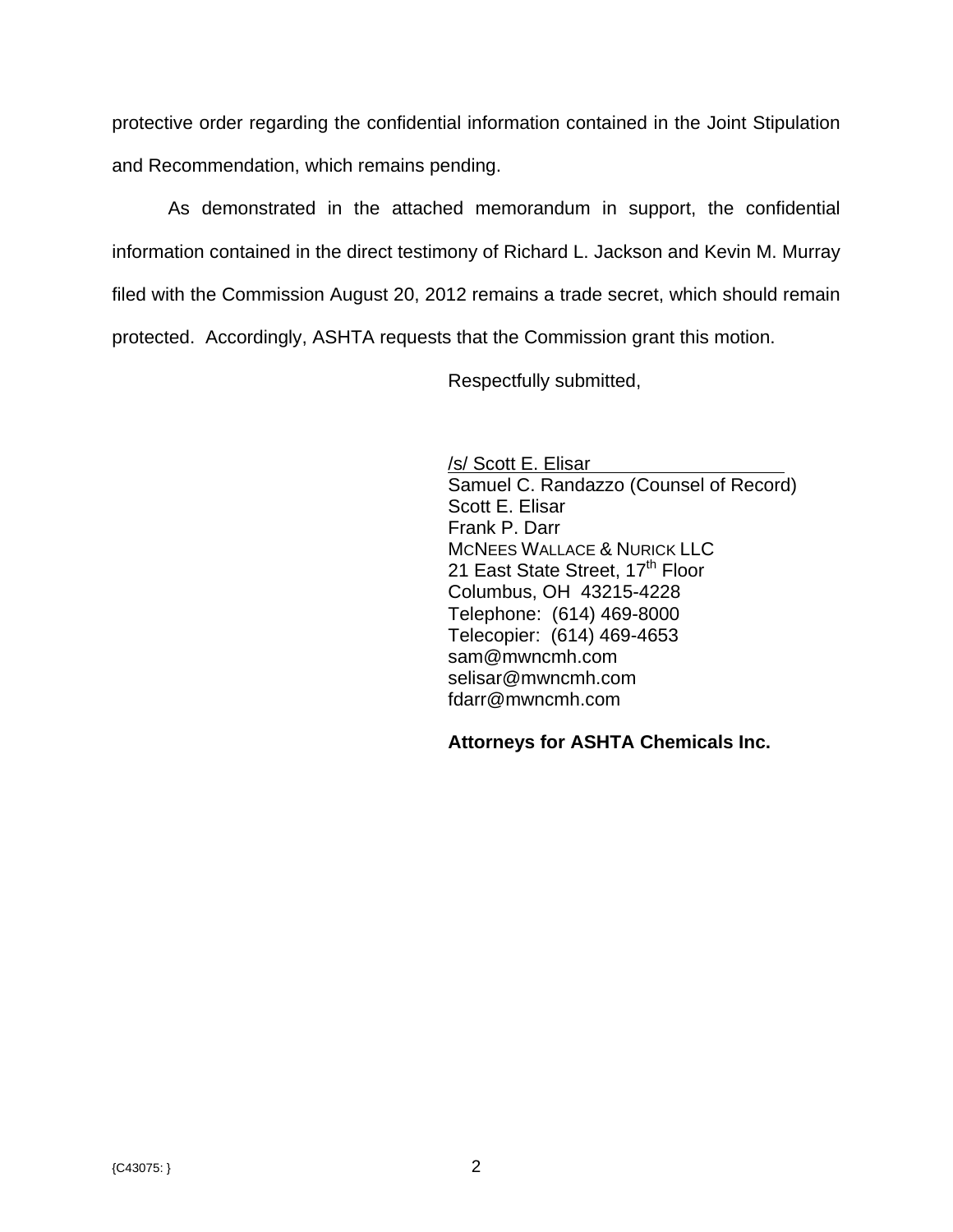# **BEFORE THE PUBLIC UTILITIES COMMISSION OF OHIO**

In the Matter of the Application for ) Establishment of a Reasonable ) Case No. 12-1494-EL-AEC Arrangement Between ASHTA ) Chemicals Inc. and The Cleveland ) Electric Illuminating Company. )

### **MEMORANDUM IN SUPPORT**

By this motion, ASHTA requests that the Commission extend the protective order regarding the confidential information contained in the direct testimony of Richard L. Jackson and Kevin M. Murray, which ASHTA filed under seal with the Commission on August 20, 2012 and which was not voluntarily publicly disclosed on December 10, 2013 in the Amended Public Version of Joint Stipulation and Recommendation.<sup>2</sup>

State law recognizes the need to protect information that is confidential in nature. Accordingly, the General Assembly granted the Commission statutory authority to exempt certain documents from disclosure. $3$  Pursuant to this statutory grant of authority, the Commission promulgated Rule 4901-1-24, O.A.C. Rule 4901-1-24(D), O.A.C., provides for the issuance of an order that is necessary to protect the confidentiality of information contained in documents filed at the Commission to the extent that state and federal law prohibit the release of such information and where nondisclosure of the information is not inconsistent with the purposes of Title 49 of the Revised Code.

**EXECUTE:**<br><sup>2</sup> The information that was publicly disclosed related to the amount ASHTA intended to invest and the number of employees that ASHTA would retain. Amended Public Version of Joint Stipulation and Recommendation at 5-6 (Dec. 10, 2013).

<sup>3</sup> *See* Sections 4901.12 and 4905.07, Revised Code.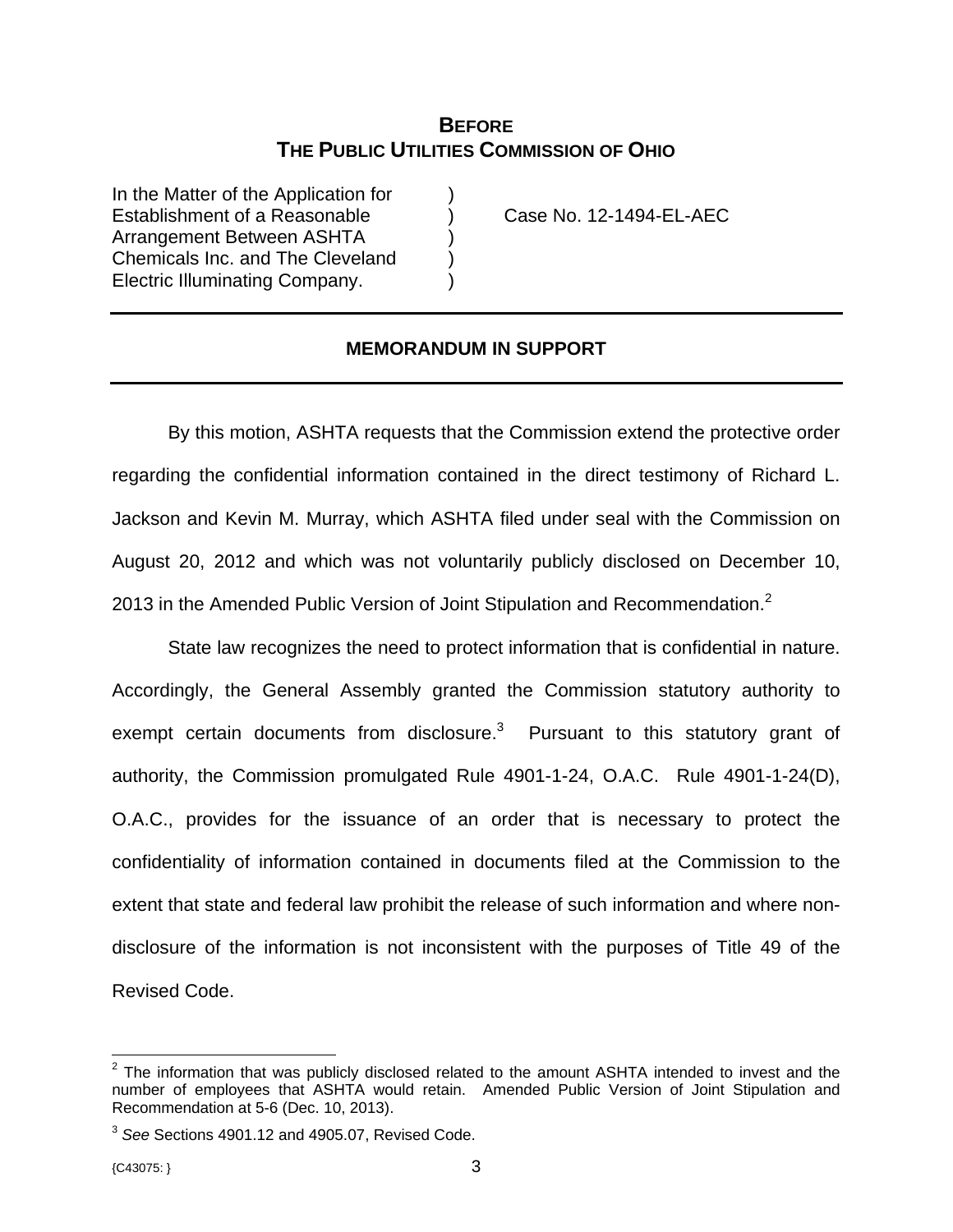Trade secrets protected by state law are not considered public records and are therefore exempt from public disclosure. $4$  A trade secret is defined by Section 1333.61(D), Revised Code, as follows:

"Trade secret" means information, including the whole or any portion or phase of any scientific or technical information, design, process, procedure, formula, pattern, compilation, program, device, method, technique, or improvement, or any *business information or plans, financial information*, or listing of names, addresses, or telephone numbers, that satisfies both of the following:

(1) It derives independent economic value, actual or potential, from not being generally known to, and not being readily ascertainable by proper means by, other persons who can obtain economic value from its disclosure or use.

(2) It is the subject of efforts that are reasonable under the circumstances to maintain its secrecy.

Section 1333.61(D), Revised Code (emphasis added).

In its November 5, 2012 Entry in this matter, the Commission found that the confidential information contained within the direct testimony of Richard L. Jackson and Kevin M. Murray that was filed under seal in this matter on August 20, 2012 constituted a trade secret and therefore the release of this information was prohibited as a matter of law.<sup>5</sup> This information remains competitively sensitive and highly proprietary business and financial information that continues to fall within the definition of a trade secret. Public disclosure of the information would jeopardize ASHTA's business position and its ability to compete. Non-disclosure of the information will not impair the purposes of Title 49 of the Revised Code as the Commission and its Staff will continue to have full access to the confidential information. Because ASHTA's information continues to constitute a trade secret, it should retain its protected status.

 4 Section 149.43(A)(1)(v), Revised Code; *State ex rel. The Plain Dealer v. Ohio Dept. of Insurance*, 80 Ohio St. 3d 513, 530 (1997).

 $<sup>5</sup>$  Entry at 3 (Nov. 5, 2012); Section 1333.61(D), Revised Code.</sup>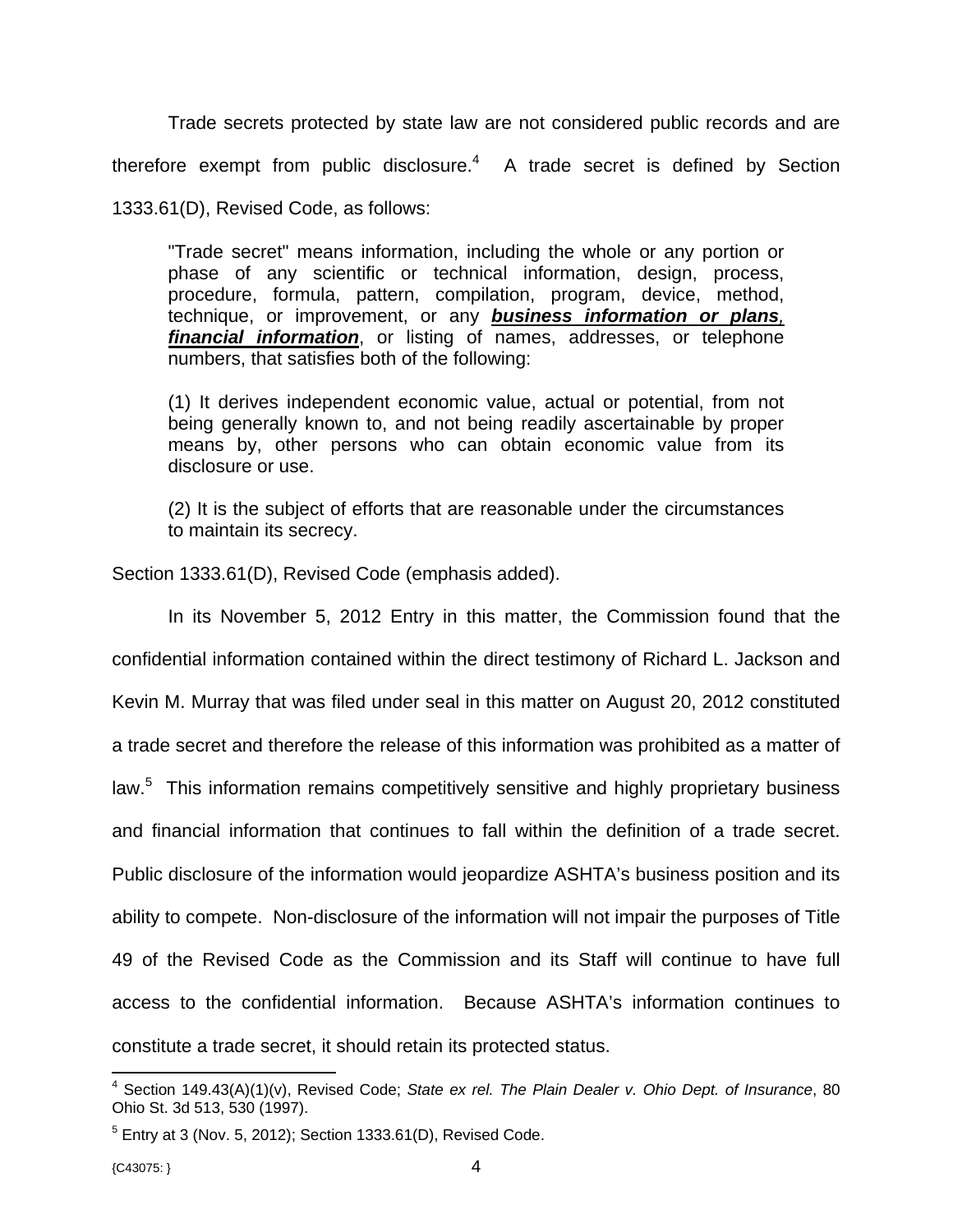ASHTA respectfully requests that this Motion for an Extension of the Protective Order be granted for the reasons set forth herein.

Respectfully submitted,

/s/ Scott E. Elisar Samuel C. Randazzo (Counsel of Record) Scott E. Elisar Frank P. Darr MCNEES WALLACE & NURICK LLC 21 East State Street, 17<sup>th</sup> Floor Columbus, OH 43215-4228 Telephone: (614) 469-8000 Telecopier: (614) 469-4653 sam@mwncmh.com selisar@mwncmh.com fdarr@mwncmh.com

## **Attorneys for ASHTA Chemicals Inc.**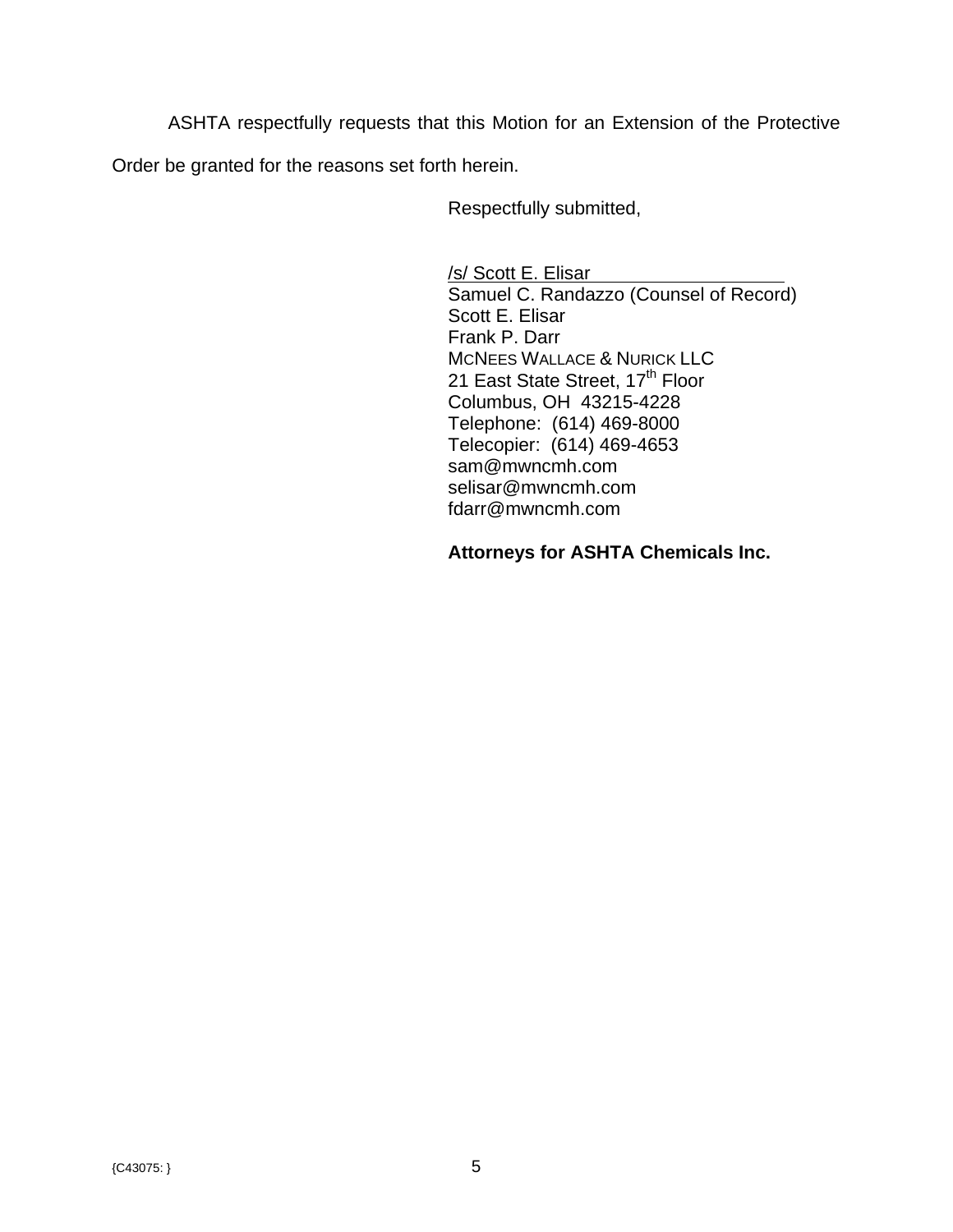### **CERTIFICATE OF SERVICE**

I hereby certify that a copy of the foregoing *ASHTA Chemicals Inc.'s Motion to Extend Protective Order and Memorandum in Support* was served upon the following parties of record this 20th day of March, 2014, *via* electronic transmission, hand-delivery, or ordinary U.S. mail, postage prepaid.

/s/ Scott E. Elisar

Scott E. Elisar

James Burk FirstEnergy Service Company 76 S. Main Street Akron, OH 44308 burkj@firstenergycorp.com

#### **ON BEHALF OF THE CLEVELAND ELECTRIC ILLUMINATING COMPANY**

William Wright, Section Chief Thomas W. McNamee Assistant Attorneys General Public Utilities Commission of Ohio 180 East Broad Street, 6<sup>th</sup> Floor Columbus, OH 43215 thomas.mcnamee@puc.state.oh.us william.wright@puc.state.oh.us

**ON BEHALF OF THE STAFF OF THE PUBLIC UTILITIES COMMISSION OF OHIO**

David F. Boehm Michael L. Kurtz Jody Kyler Cohn Boehm, Kurtz & Lowry 36 East Seventh Street, Suite 1510 Cincinnati, OH 45202 dboehm@BKLlawfirm.com mkurtz@BKLlawfirm.com jkylercohn@BKLlawfirm.com

#### **COUNSEL FOR OHIO ENERGY GROUP**

Mandy Chiles Greg Price Public Utilities Commission of Ohio 180 East Broad Street, 12th Floor Columbus, OH 43215 mandy.chiles@puc.state.oh.us greg.price@puc.state.oh.us

## **ATTORNEY EXAMINERS**